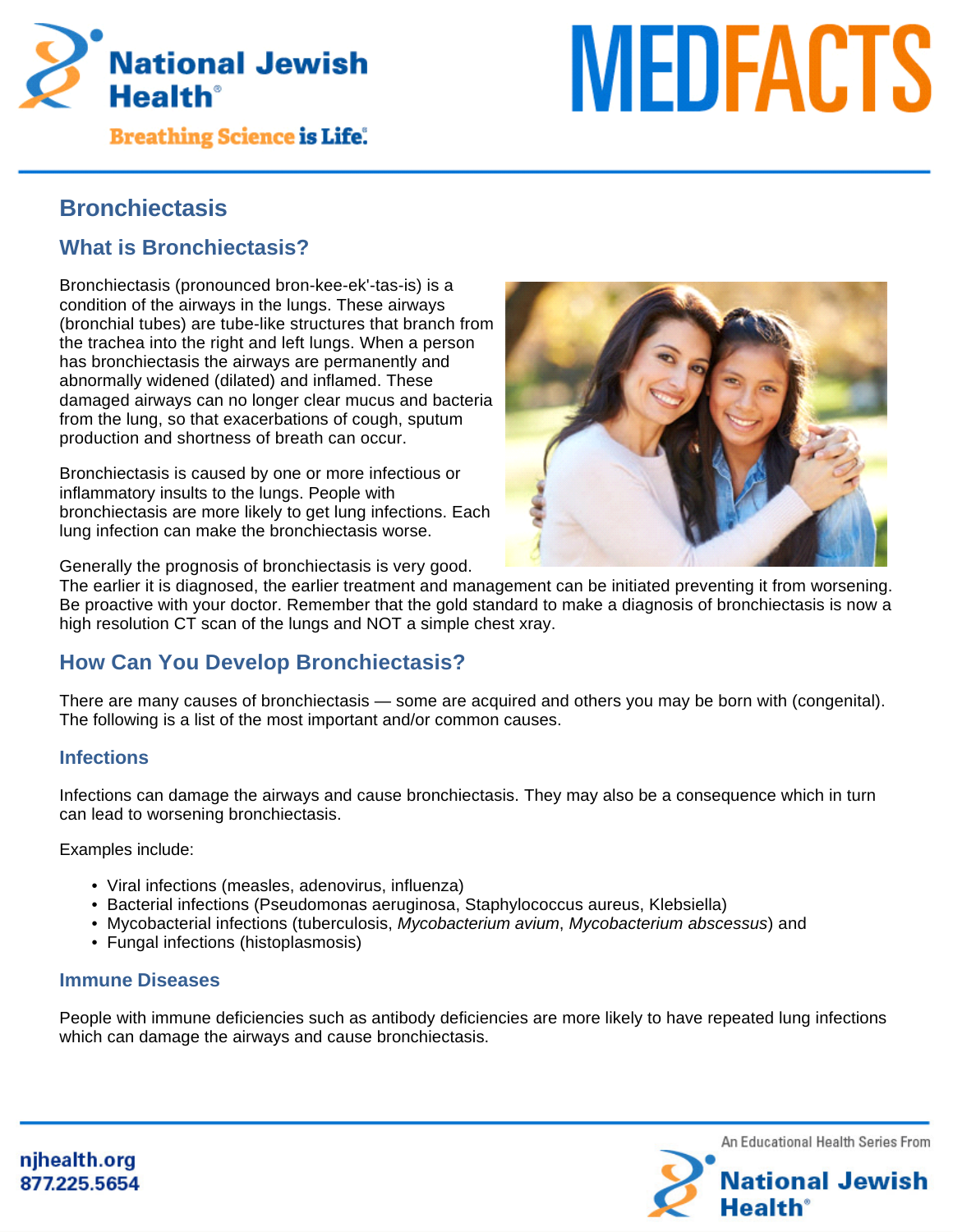## **Aspiration**

Chronic pulmonary aspiration occurs when a person inhales oral or stomach material into his/her lungs. If severe or recurrent, aspiration can lead to inflammation of the airways and causes bronchiectasis. The aspiration can occur from:

- Impaired ability to swallow (oropharyngeal dysphagia) which may cause saliva or food to enter the lung.
- Gastroesophageal reflux disease (GERD) which occurs when the valve of smooth muscle between the esophagus and the stomach does not function properly. This allows contents (acid and non-acid) to flow back up into the esophagus. The stomach contents may enter the lungs and irritate the airways. Some signs and symptoms of GERD include: heartburn or sour taste in mouth, but many (possibly up to 30 percent) of people with GERD may have no symptoms ("silent" GERD).

#### **Autoimmune Diseases**

Rheumatoid arthritis, lupus, Sjogren's syndrome and Wegener's granulomatosis are examples of rheumatologic, autoimmune or connective tissue diseases that can cause bronchiectasis.

#### **Genetic Diseases**

- Cystic fibrosis causes impaired drainage of mucus and bacteria from the airways. This leads to recurrent lung infection and bronchiectasis. Classic cystic fibrosis is obvious at birth, but there are forms of cystic fibrosis that may not be recognized until adulthood.
- Primary ciliary dyskinesia impairs the ability of small hairs, called cilia, to clear mucus and bacteria from the airways. Recurrent lung infections can occur and cause bronchiectasis.
- Alpha1 antitrypsin deficiency. Alpha<sub>1</sub> antitrypsin is a protein that moderates inflammation that occurs during infection. People who are deficient in alpha<sub>1</sub> antitrypsin or who have an abnormal protein may be more likely to have recurrent lung infections that cause bronchiectasis.

#### **Obstruction of the Airways**

Obstructed airways trap mucus and infections behind the obstruction which can damage the airways and cause bronchiectasis.

- Obstruction of the airways can be caused from a growth or tumor.
- Chronic obstructive pulmonary disease (COPD) and allergic bronchopulmonary aspergillosis are diseases that can cause obstruction of the airways.

# **What Happens in the Lungs with Bronchiectasis?**

First, inflammation occurs in the walls of the airways from a number of causes just discussed. This inflammation causes injury to the airways. The resulting loss of the normal defenses in the lungs leads to impaired drainage of the airways. This makes the airways susceptible to infections. Repeated lung infections can worsen the damage to the airway walls.

## **What are the Symptoms?**

Symptoms of bronchiectasis include a cough. The cough may be productive of mucus. With infections the mucus may be discolored, foul-smelling and may contain blood (hemoptysis). Shortness of breath, wheezing, weight loss and fatigue can also occur. Some people with bronchiectasis also have chronic sinusitis. This requires further evaluation since bronchiectasis and sinusitis may be due to the same underlying disease.

If left untreated, symptoms of bronchiectasis may progress. Further symptoms may include increasing shortness of breath, worsening quality of life and even heart failure.

# **How is Bronchiectasis Diagnosed?**

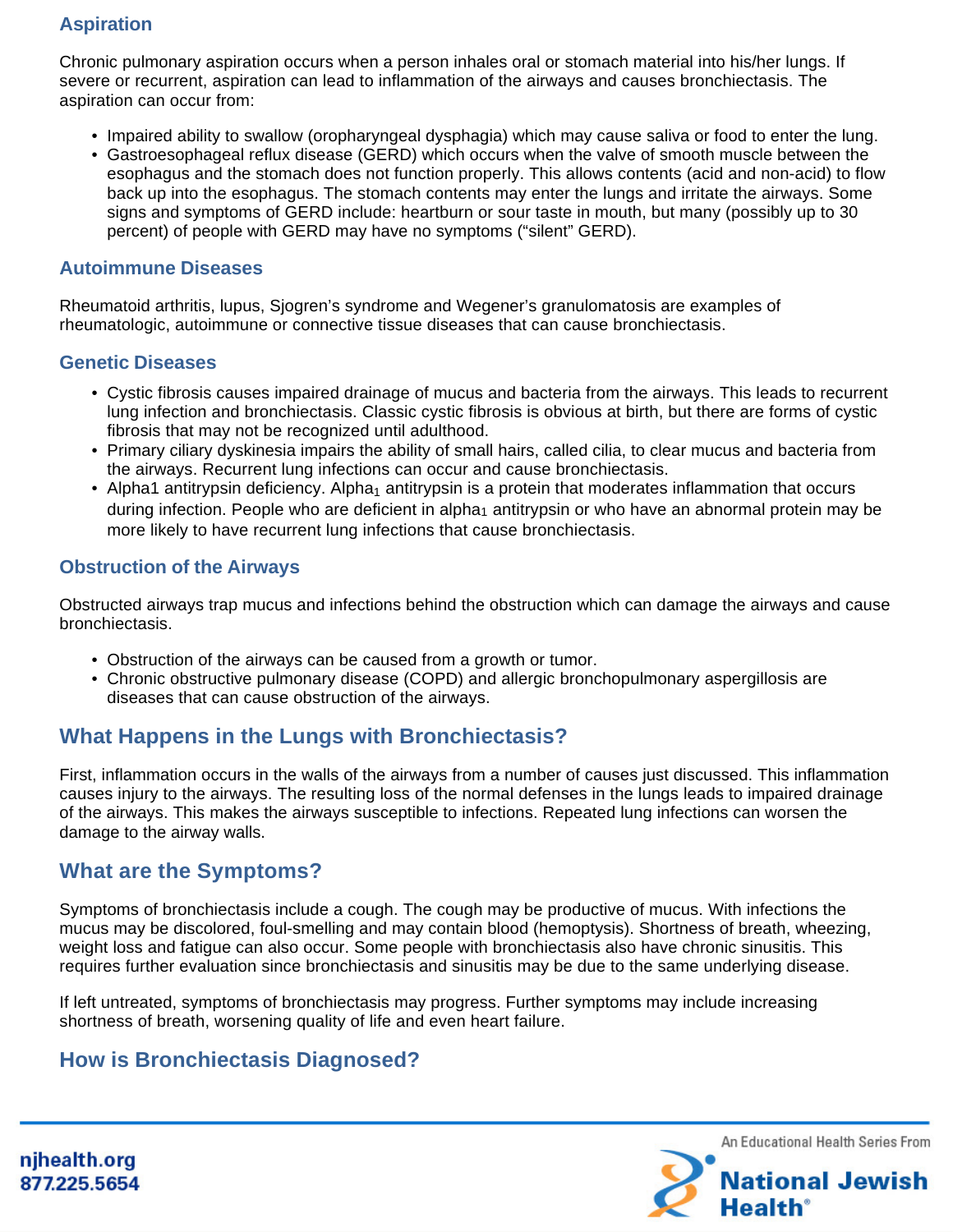A multiple step process usually leads to the diagnosis of bronchiectasis. Many factors are considered and different tests and completed. The evaluation for bronchiectasis often includes:

- A complete medical history and physical examination by a health care provider.
- A chest CT scan (a specialized X-ray which produces detailed slice-like pictures) of the lungs.
- Breathing tests, called pulmonary function tests. These determine the presence and severity of abnormal airflow out of the lungs.
- Specific screening or diagnostic tests for some of the possible underlying diseases that may cause bronchiectasis, based on the history and physical examination.

## **How is Bronchiectasis Managed?**

Bronchiectasis management is long-term and is directed at:

- Improving the clearance of sputum, also called bronchopulmonary hygiene
- Treatment of infections
- Treatment of associated conditions (such as GERD and sinusitis)
- Improving muscle strength and endurance through pulmonary rehabilitation
- Identifying the need for surgical resection of affected segments or lobes of the lung

Your health care provider will evaluate your history and recommend the best management plan for you.

### **Bronchopulmonary Hygiene Therapy**

Improved clearance of mucus is the cornerstone of the management of bronchiectasis and includes several components. They include:

- Inhaled medication (bronchodilator and/or inhaled steroid, saline)
- Airway clearance measures (oscillating positive expiratory pressure device, high-frequency chest wall oscillation vest.

Your health care provider may recommend one or more of them depending on your individual needs.

#### **Inhaled Medication**

**Inhaled Bronchodilators** - An inhaled bronchodilator medication opens the airways by relaxing the smooth muscles around the airways. This type of medication is available in a number of inhaled forms. Commonly used inhaled short-acting bronchodilators include:

- ProAir®, Proventil® HFA, Ventolin® HFA (albuterol)
- Xopenex® (levalbuterol)

Inhaled long-acting bronchodilators may also be used. They include:

- Serevent<sup>®</sup> (salmeterol)
- Foradil® (formoterol)
- Spiriva® (tiotropium)

Inhaled Steroids – Inhaled steroids reduce and prevent swelling inside the airways. Common inhaled steroids include:

- Flovent® (fluticasone)
- Pulmicort® (budesonide)
- QVAR® (becolmethasone)
- Asmanex® (mometasone)
- Azmacort® (triamcinolone)

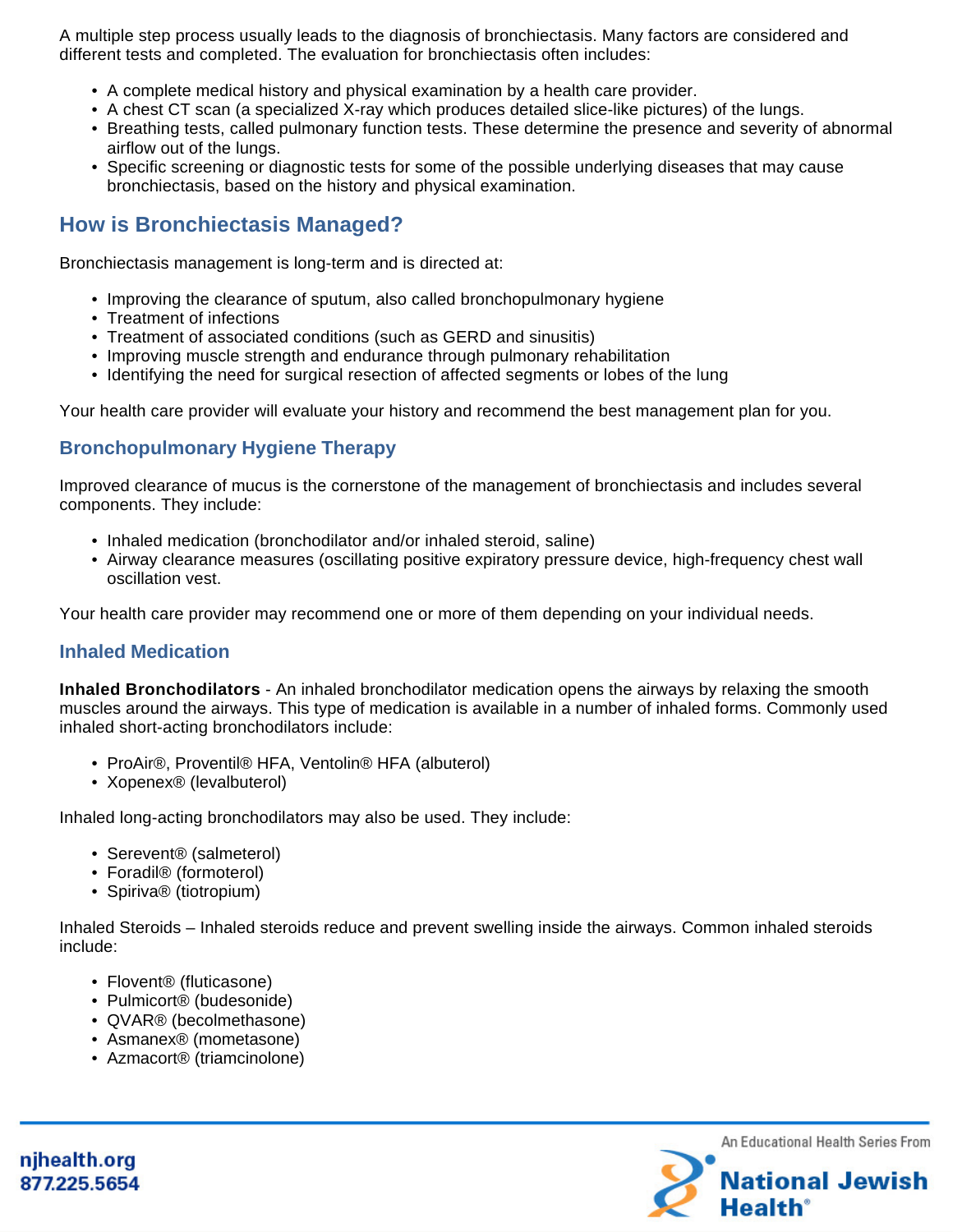• Aerobid® (flunisolide)

Inhaled Steroid and Long-Acting Bronchodilator Combinations Common combinations of inhaled steroid and long-acting bronchodilator include:

- Advair® (fluticasone and salmeterol
- Dulera® (mometasone and formoterol)
- Symbicort® (budesonide and formoterol)

Inhaled hypertonic saline may be used to loosen airway mucus for easier airway clearance.

## **Airway Clearance Measures**

Airway clearance measures are treatments designed to clear trapped mucus from the airways.

- Oscillating positive expiratory pressure devices (OPEPD): These include devices such as the Aerobika®, Acapella® or the Flutter Valve® that help clear mucus from your lungs. These are small devices you inhale and/or exhale into.
- High-frequency chest wall oscillation vests: These include The Vest®, SmartVest® and AffloVest® are inflatable vests that you put on. The vest shakes your chest to help dislodge the mucus from the airway walls. Sometimes the Aerobika® or Acapella® is used **after** the inflatable vest. Once the mucus is dislodged, the device can help clear the mucus.
- Postural drainage and clapping use gravity to promote drainage of mucus from the lungs.



Each technique can be prescribed by your health care provider. Correct technique using these devices is very important. Make sure a health care provider, often a Respiratory Therapist, experienced in

the use of the device shows you how to use it. It is also important to have your technique checked periodically to make sure you continue to use it correctly to obtain the most benefit.

## **Treating Infections**

Antibiotics are used to treat bacteria and other infectious organisms causing infection in the lungs to improve respiratory symptoms and prevent further damage to the airways. For example, treating pseudomonas auruginosa may entail 2-3 weeks of intravenous antibiotics when symptoms are severe. Sometimes inhaled antibiotics are given to prevent exacerbations of pseudomonas. Treatment of mycobacteria may require multiple antibiotics taken for a year of longer. Rotating or chronic antibiotics to prevent infections are not encouraged because this promotes the development of drug-resistant organisms. However, long-term azithromycin may sometimes be beneficial for people who experience frequent bronchiectasis flare-ups.

## **Treatment of Associated Conditions**

Treatment of any identified specific causes, including those listed under "Causes of Bronchiectasis" is important. Examples include:

- Treatment of chronic infections with non-tuberculous mycobacteria,
- Treatment of antibody deficiency with immune globulin if appropriate,
- Treatment of swallowing disorders and GERD that cause chronic pulmonary aspiration. The MedFacts, Gastroesophageal Reflux Disease, discusses this topic in more detail.
- Prompt treatment or removal of any foreign object, growth or tumor causing obstruction of the airways,
- Treatment of other chronic lung disease
- Treatment of chronic sinusitis. The MedFacts, Sinusitis, discusses this topic in more detail.